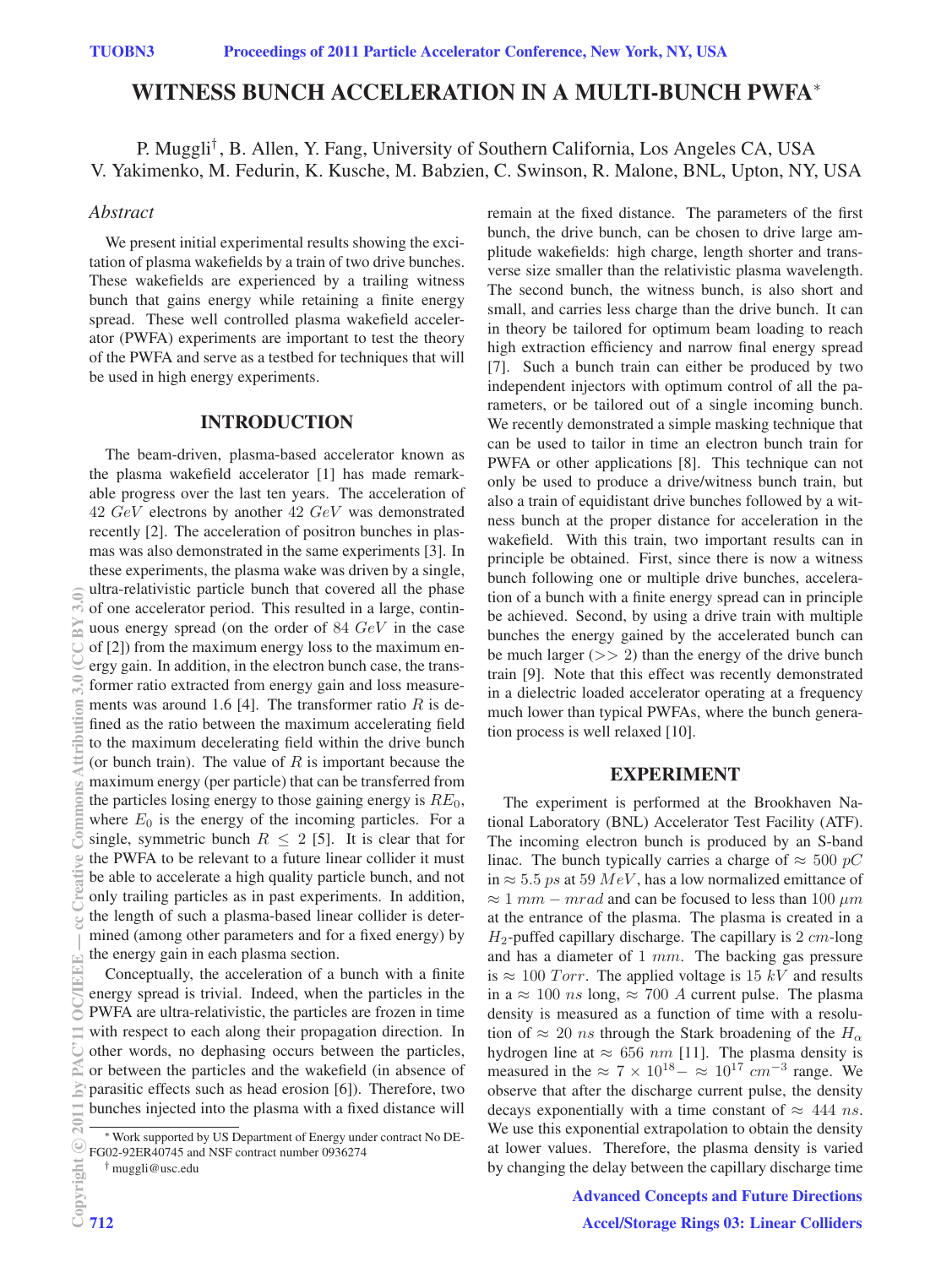and the bunch arrival time. The energy of the bunch after the capillary is measured by a calibrated magnetic spectrometer. After each event with a given plasma density, an event without plasma is recorded with the next available bunch train in order to both compare the two events and insure that the incoming train conditions remain similar.

We produce a train of equidistant drive bunches with period  $\Delta z = 480 \ \mu m$ . The period is adjustable through the bunch correlated energy spread and the mask spacing. The number of bunches in the train is selected to be two (see Fig.  $1(a)$ ) by using a slit in conjunction with the mask [8]. By opening the slit a witness bunch is added that follows the drive train at a distance  $\Delta z' = 746 \ \mu m \approx \frac{3}{2}\Delta z$ . The spacing between the bunches are measured using coherent transition radiation (CTR) interferometry. The various filtering processes (diffraction, transmission, detection) prevent the direct measurements of the individual bunch length. The slits in the mask that allow electrons through are  $\frac{1}{2}\Delta z$ -wide, suggesting that the length of the bunches is also  $\frac{1}{2}\Delta z$  and that their profile is square. However, calculations suggest that the bunches have a more smooth time structure with charge in between the square pattern [8]. Each bunch carries about 30  $pC$ , which means that each bunch density  $n_b$  is  $\approx 1 \times 10^{13}$  cm<sup>-3</sup>. As will be seen later, this places the PWFA in the linear regime since  $n_b \ll n_e$ .



Figure 1: Images of the bunch train with two drive bunches (no witness bunch) dispersed in energy in the vertical direction, with (a) the plasma off, and (b) a plasma density of  $\approx 8 \times 10^{15} \ cm^{-3}$ .

The masking technique produces a train with a correlated energy chirp. The sign of the chirp is chosen such that the witness bunch enters the plasma with the largest energy. In this case, when the plasma density is tuned so that the relativistic plasma wavelength ( $\lambda_{pe} = 2\pi c/\omega_{pe}$ ) is equal to the drive bunch train period  $(\Delta z)$ , the train resonantly excites the wakefields and the drive bunches losing energy and the witness bunch gaining energy do not overlap on the energy spectrum image (see Fig. 2). Here  $\omega_{pe} = (n_e e^2/\epsilon_0 m_e)^{1/2}$ is the electron plasma angular frequency in a plasma of density  $n_e$ . The spectrometer images without plasma (see

#### Advanced Concepts and Future Directions

#### Accel/Storage Rings 03: Linear Colliders 713

Fig.  $1(a)$  and  $2(a)$ ) suggest that the drive bunches overlap in energy. This is indeed not the case at the mask. However, when the train travels through the dipole magnet placed after the mask, which brings the dispersion back to zero, emission of coherent synchrotron radiation (CSR) occurs. As a result the energy spectrum of the bunch is modified; the bunches lose energy to CSR and their spectrum broadens [12], resulting in the image of the train of Fig. 1(a) and  $2(a)$ . It is important to note that this change in energy does not modify the bunch train time structure since the relative dephasing between particles with the energies of the plasma off spectra is small compared to their initial time difference  $(|\Delta L| \cong (|\Delta \gamma|/\gamma^3) L \cong 1 \mu m << \Delta z$  for  $L \cong 10 \, m, \gamma = 117$ , and  $\Delta \gamma = 0.2$ .



Figure 2: Images of the bunch train with two drive bunches and the witness bunch dispersed in energy in the vertical direction, with (a) the plasma off, and (b) a plasma density of  $\approx 8 \times 10^{15}$  cm<sup>-3</sup>.

# **RESULTS**

Figures 1(b) and 2(b) show energy spectra with a plasma density of  $\approx 8 \times 10^{15}$  cm<sup>-3</sup>. Note that this density is slightly higher than the predicted value ( $\approx 5 \times 10^{15}$  cm<sup>-3</sup>). However, it is at this value that the narrowest witness bunch energy spread is observed.

In the first case, the two drive bunches lose energy. The energy loss from the lowest energy of the plasma off case to that of the plasma on case is  $\approx 0.7\%$  corresponding to  $\approx 0.42 \; MeV$  or 21  $MeV/m$ . The real peak energy loss and gradients are likely larger than these values since the particles that lose energy at the largest rate are expected to be those in the last drive bunch. Few particles seem to gain energy. These are those of the last drive bunch located more than  $\Delta z/4$  behind the center of that bunch, due to the limitations of the masking technique [11].

In the second case, with the witness bunch, the energy loss by the drive bunches is very similar, as expected. However, in this case the witness bunch gains energy and retains a finite energy spread. The average energy gain is  $\approx 0.2\%$